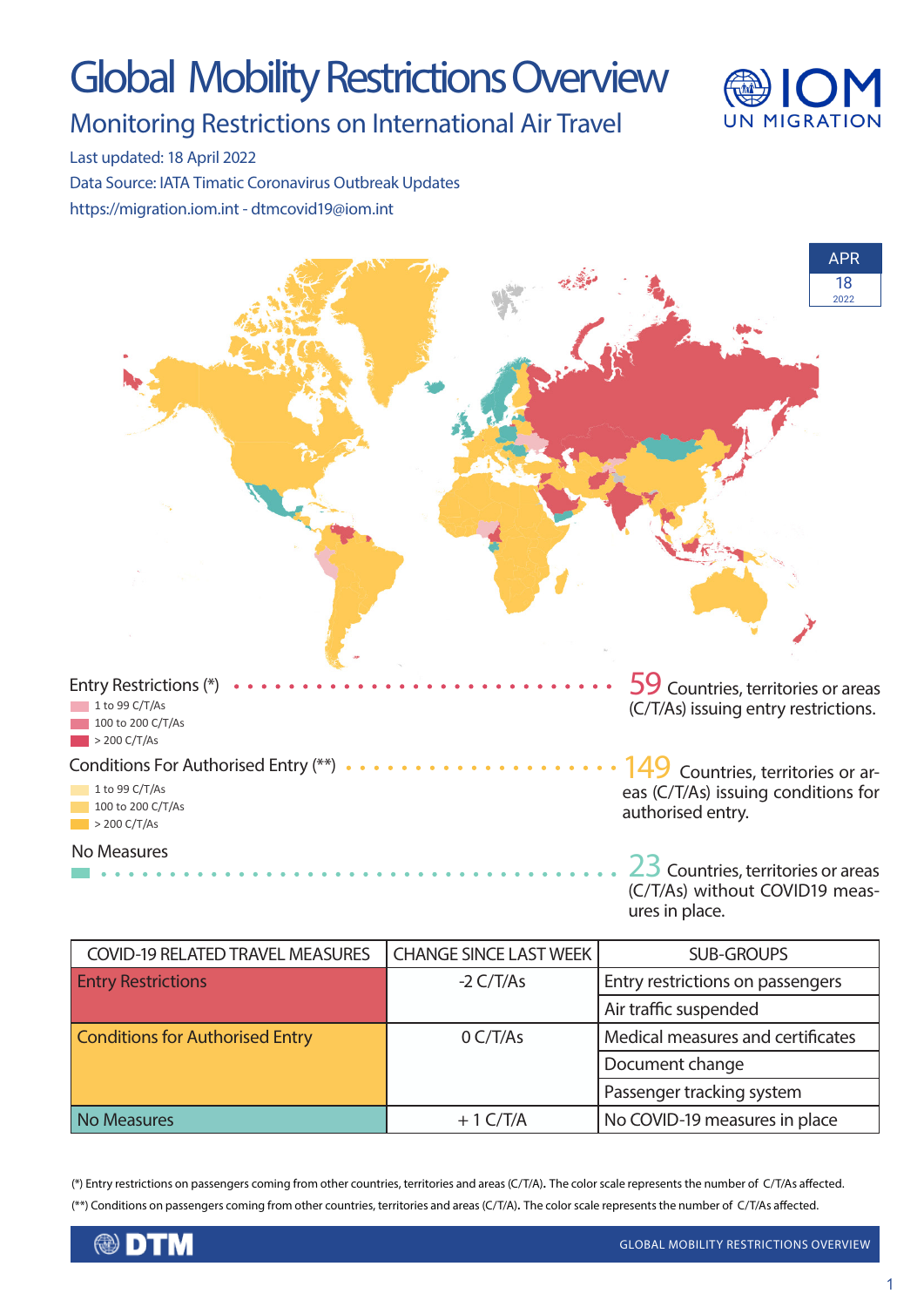## 1. INTRODUCTION

The DTM Global Mobility Restrictions Overview provides updates on international air travel restrictions and conditions for authorized entry. This overview aims to understand how COVID-19 has impacted human mobility, detailing how global and regional trends in air travel measures have evolved since COVID-19 was declared a global pandemic in March 2020. The data presented focuses on the changes in public health-related immigration and border management measures. It provides information intended to support IOM missions and partners in targeted response planning and advocacy for vulnerable populations who may be affected by changes in global mobility.

### 2. GLOBAL TRENDS

#### TRAVEL MEASURES

As of 18 April 2022, 206 C/T/As have issued some form of COVID-19 related measures at international airports. More specifically, since the last update, 59 C/T/As have issued entry restrictions, 149 have issued conditions for entry, and 23 C/T/As have removed all COVID-19 measures since the start of the global pandemic.

The first graph below provides an overview of different types of COVID-19 related measures and the number of C/T/As issuing them. The second graph shows how the different measures have changed over time since March 2020.



As of 18 April 2022, medical measures were the most commonly issued measures, which entails quarantine measures, health screening upon arrival, COVID-19 negative test certificate or vaccination certificates. Passenger tracking systems were the second most commonly issued measure, which include health declaration or location tracking forms.

#### EXCEPTIONS TO TRAVEL MEASURES



The graphs above show global figures on C/T/As that have issued exceptions to their travel measures, exempting certain categories from fulfilling the requirements for authorised entry. 'Exceptions for children below a certain age' has been the most common exception group with the highest growth rate, followed by 'Exceptions for Nationals or Residents'. The trends in the decline of C/T/As issuing exceptions over time could be attributed to the rate at which C/T/As have removed travel measures.